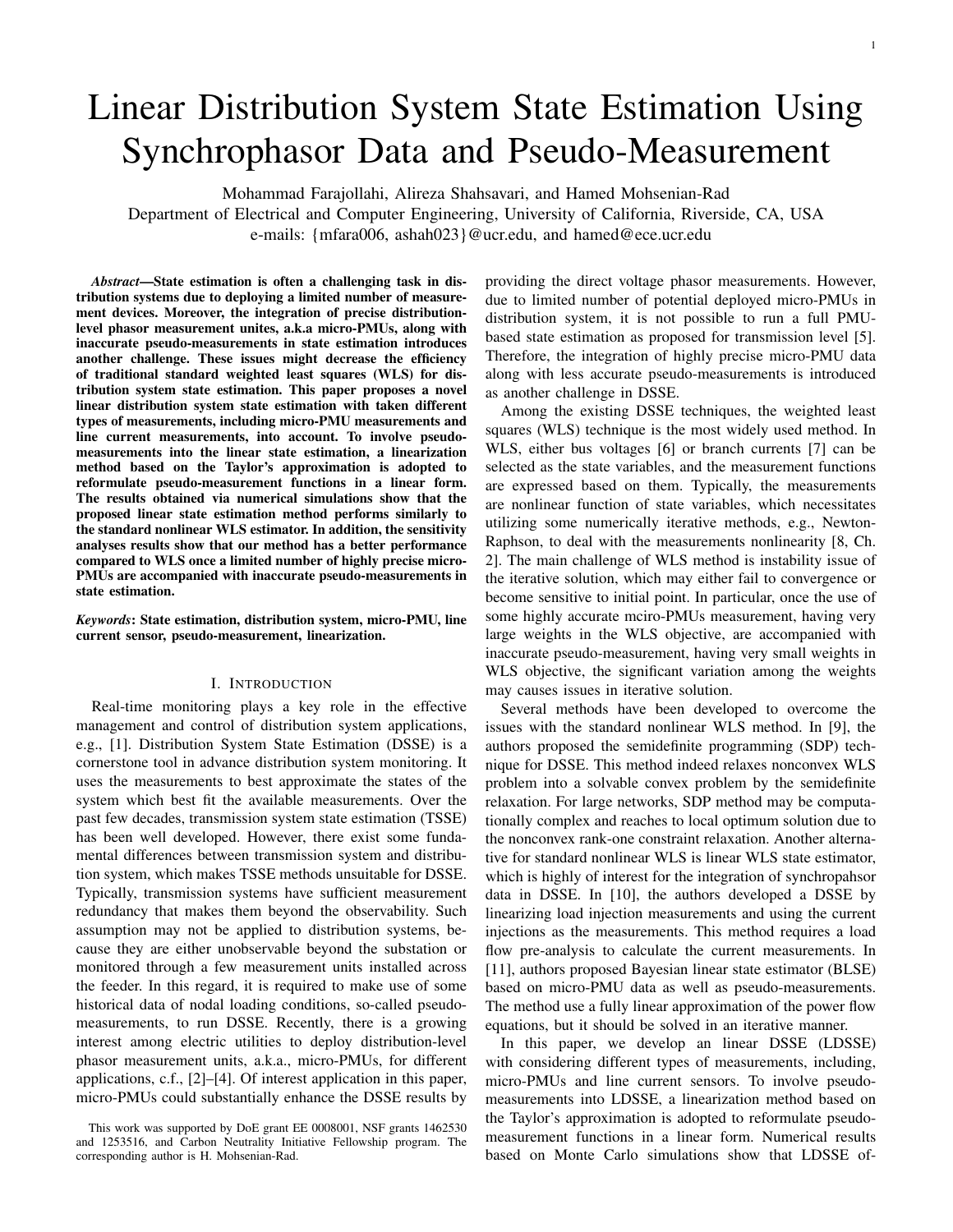fers a similar performance as the traditional nonlinear WLS state estimator, even LDSSE outperforms WLS under certain conditions. We also evaluated the LDSSE algorithm performance with respect to phasor measurements accuracy, pseudomeasurements uncertainty, and number of deployed micro-PMUs. The results show that the LDSSE is preferable for the network with limited number of precise micro-PMUs accompanied with inaccurate pseudo-measurements.

# II. LINEAR STATE ESTIMATION METHODOLOGY

# *A. Weighted Least Squares*

Let define the measurement equations as follow

$$
z = h(x) + e,\tag{1}
$$

where  $x$  and  $z$  denote the state vector and measurement vector, respectively. Also,  $h(\cdot)$  denotes vector of functions that describes the relationship between measurements and the state variables. In addition, e denotes vector of measurement errors, typically assumed to have a Gaussian distribution with zero mean and covariance matrix  $R$ . If the errors are independent, R is a diagonal matrix with  $\sigma_i^2$  values, where  $\sigma_i$  is the standard deviation of the error associated with measurement  $i$ . Given W as the  $R^{-1}$ , the state vector can be obtained by solving the following weighted least squares (WLS) optimization problem

minimize 
$$
J(x) = \sum_{i \in \mathcal{Z}} ||W_i z_i - h_i(x)||^2
$$
, (2)

where  $\lVert . \rVert^2$  denotes norm-2 and  $\mathcal Z$  is set of measurements. If  $h_i(\cdot)$  is a nonlinear measurement function, then the optimization problem in (2) can be solved iteratively, e.g., Newton-Raphson method  $[8, Ch. 2]$ , by setting the derivative of  $J$ with respect to  $x$  to zero

$$
\frac{\partial J(x)}{\partial x} = H^T(x)W[z - h(x)] = 0,\t(3)
$$

where  $H(x) = \frac{\partial h(x)}{\partial x}$  and  $(.)^T$  denote the Jacobian matrix and transpose operator, respectively. The iterative methods are prone to divergence when there exists significant variation between measurement errors, e.g., errors in micro-PMUs data versus errors in pseudo-measurements.

If all the measurement functions are linear, i.e.,  $z = hx$ , then there is a closed-form solution for optimization problem in (2) as:

$$
\hat{x} = [h^T W h]^{-1} h^T W z,\tag{4}
$$

The non-iterative state estimation addresses the convergence challenge mentioned above once the  $h^T W h$  is well-condition matrix [12, Ch. 2], which holds in most of situation in distribution system.

#### *B. Measurement Functions*

Let define nodal voltage vector in a  $n$ -bus distribution system as  $V = e + jf$ , where  $e = [e_1, \dots, e_n]$  and  $f = [f_1, \dots, f_n]$  vectors denote real part and an imaginary part of the nodal voltages, respectively. Here, we define the nodal voltages in rectangular coordinate system as the system state vector; hence, we will consider  $x = [e \ f]$  as the state Nodal Voltage: Recently developed distribution-level synchrophasor, a.k.a micro-PMUs, are able to measure the nodal voltage phasor. Therefore, PMU technology opens-up the possibility of directly measuring system state, which could enhance the quality of state estimation. The measurement function for the micro-PMU voltage measurement can be stated as follows:

of measurements available for DSSE are described as follows.

$$
\underbrace{\begin{bmatrix} u_i & 0_{n \times 1} \\ 0_{n \times 1} & u_i \end{bmatrix}}_{h_i^V} x = \underbrace{\begin{bmatrix} \text{Re}\{V_i\} \\ \text{Im}\{V_i\} \end{bmatrix}}_{z_i^V},
$$
(5)

where  $u_i = [0, \dots, 1, \dots, 0]$  is  $1 \times n$  unitary vector whose element  $i^{th}$  is equal to 1 and other elements are zero; and Re{.} and Im{.} denote the real part and imaginary part.

Line Current: Line current sensors are inexpensive and can be installed very quickly in distribution systems; hence, utilities are highly of interest to integrate line current sensors in their system. A typical line current sensor can provide phasor current either of the following two types of measurements:

- 1) Magnitude and Phase Angle
- 2) Magnitude and Relative Phase Angle to Electric Field

The first type of measurements are available in those line current sensors equipped with GPS devices; and phase angle is measured relative to a GPS-synchronized reference signal. The second type of measurements are available practically in any line current sensor even if no GPS device is available. In fact, almost all commercially available line current sensors, whether electric or optic, are capable of measuring electric field (e-field) around the line. Relative phase angle to e-filed could be an good estimation of current phasor angle because, first, the e-field around a conductor is *almost in-phase* with the voltage of the conductor; second, the voltage of the conductor at any point on a distribution feeder are relatively close to each other. Therefore, we can assume that the line current phasor measurements are available regardless the technology used for measuring the phase angle. Without loss of generality, by considering short line models, the measurement function for the line current sensor measurement can be stated as follows:

$$
I_{ij} = (V_i - V_j)Y_{ij},\tag{6}
$$

which by separting the real part and imagiary part in (6), we can write

$$
Re{I_{ij}} = (e_i - e_j)G_{ij} - (f_i - f_j)B_{ij}
$$
  
\n
$$
Im{I_{ij}} = (e_i - e_j)B_{ij} + (f_i - f_j)G_{ij},
$$
\n(7)

where  $G_{ij}$  and  $B_{ij}$  are the real part and imaginary part of  $Y_{ij}$  which is the admittance of line ij. Hence, the line measurement matrix is written as follows:

$$
\underbrace{\begin{bmatrix} G_f[ij] & -B_f[ij] \\ B_f[ij] & G_f[ij] \end{bmatrix}}_{h'_{ij}} x = \underbrace{\begin{bmatrix} \text{Re}\{I_{ij}\} \\ \text{Im}\{I_{ij}\} \end{bmatrix}}_{z'_{ij}} \tag{8}
$$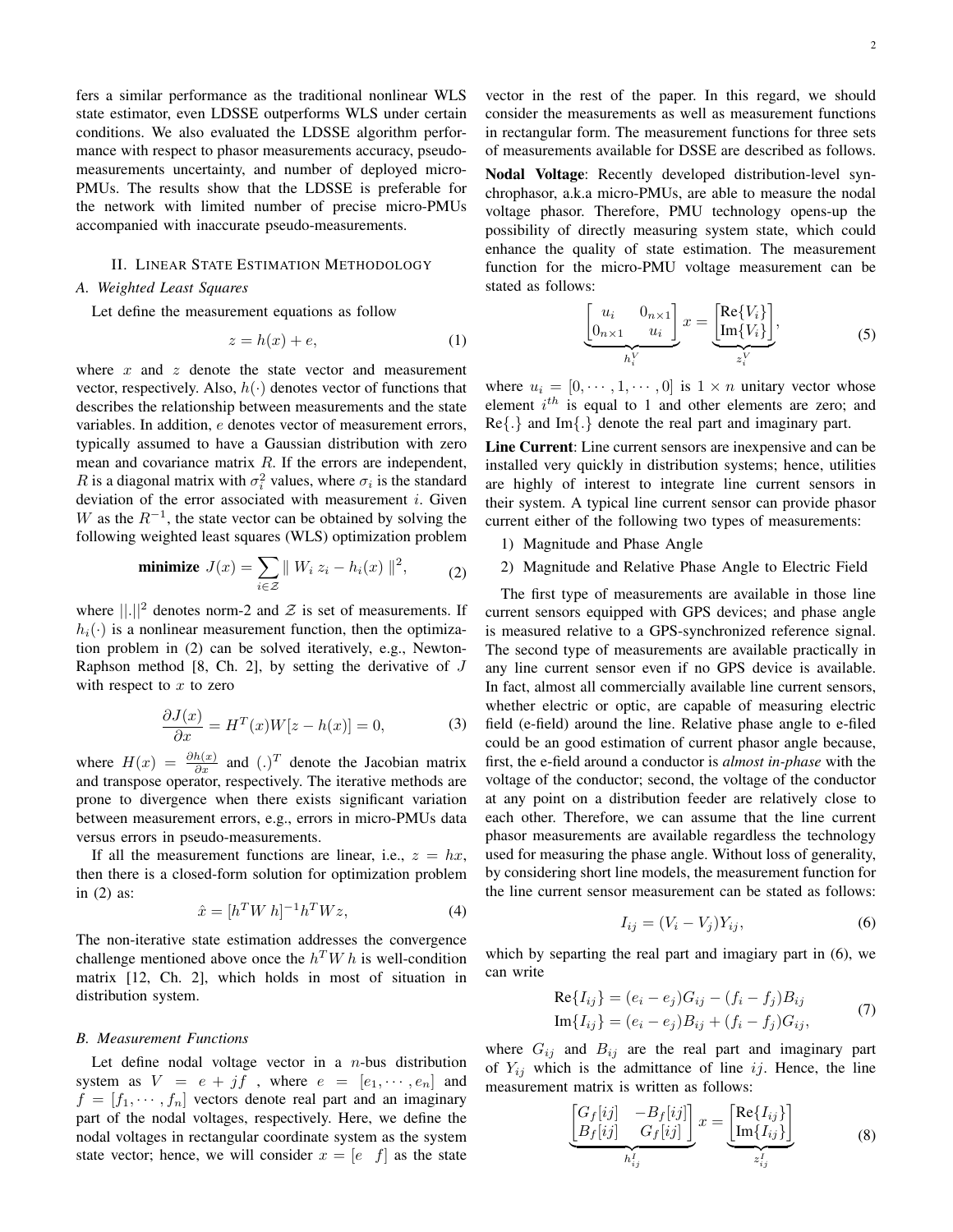where  $G_f[ij] = [0, \cdots, G_{ij}, \cdots, -G_{ij}, \cdots, 0]$  is a  $1 \times n$ vector whose  $i^{th}$  element is  $G_{ij}$  and  $j^{th}$  element is  $-G_{ij}$ ; and  $B_f[ij] = [0, \cdots, B_{ij}, \cdots, -B_{ij}, \cdots, 0]$  is a  $1 \times n$  vector whose  $i^{th}$  element is  $B_{ij}$  and  $j^{th}$  element is  $-B_{ij}$ .

Load Measurement: In distribution system, the power load injections are not measured directly; therefore, load measurements are often obtained through pseudo-measurements. Pseudo-measurements are typically calculated using shortterm load forecasting by smart meters kWh data or historical data information regarding the customer usage. The power injection equation can be written as follows:

$$
V_i I_i^* = S_i \tag{9}
$$

where  $I_i$  is the current injection at node i and  $(.)^*$  is conjugate operator;  $S_i$  is apparent power injection at node i which is assumed to be obtained from pseudo-measurement. Measurement function (9) is nonlinear due to the multiplication of phasors  $V_i$  and  $I_i$ , so it is not compatible for the linear form of state estimation in (4). There are some methods to make this equation linear. For example in [10], the authors proposed to substitute this equation with the current injection equation as a linear function of state variables and calculate the current measurement injections from pseudo-measurements. In this paper, we use the method based on Taylor expansion and engineering approximation [13] to make this equation linear. To this end, a linear approximation is developed on complex numbers as apposed to on real numbers as in the conventional load flow formulations. Suppose we express the voltage at each bus  $i$  in per unit and in relationship with the voltage at the reference bus at the substation. That is, suppose we write

$$
V_i = 1 - \Delta V_i. \tag{10}
$$

By applying the Taylor series around zero and neglecting the high order terms in the Taylor series, we can write [13]:

$$
\frac{1}{V_i} = \frac{1}{1 - \Delta V_i} \simeq 1 + \Delta V_i = 2 - V_i.
$$
 (11)

Experimental results have shown that the error associated with this approximation is very minor, e.g., see [14, Ch. 4]. In particular, for a typical operation range where  $|\Delta V_i| \leq 0.1$ , i.e.  $0.9 \leq |V_i| \leq 1.1$ , the error is less than 1%. Next, we substitute the approximation in (11) into (9) and rewrite constraint (9) in a reordered form as

$$
I_i^* = S_i(2 - V_i). \tag{12}
$$

By writing  $I_i$  based on the nodal voltages, (12) can be re-write as follows:

$$
\sum_{j \in \mathcal{N}_i} (V_i - V_j) Y_{ij} = S_i^*(2 - V_i^*).
$$
 (13)

where notation  $\mathcal{N}_i$  is the set of the nodes that are connected to node  $i$ . By rearranging  $(13)$  and separating the imaginary part and real part, we would have:

$$
\sum_{j \in \mathcal{N}_i} [(e_i - e_j)G_{ij} - (f_i - f_j)B_{ij}] + e_i P_i - f_i Q_i = 2P_i
$$
  

$$
\sum_{j \in \mathcal{N}_i} [(e_i - e_j)B_{ij} + (f_i - f_j)G_{ij}] - e_i Q_i - f_i P_i = -2Q_i
$$
  
(14)

we can write this equation in matrix form as follows:

$$
\underbrace{\begin{bmatrix} G_{bus}[i] + u_i P_i & -B_{bus}[i] - u_i Q_i \\ B_{bus}[i] - u_i Q_i & G_{bus}[i] - u_i P_i \end{bmatrix}}_{h_i^S} x = 2 \underbrace{\begin{bmatrix} P_i \\ -Q_i \end{bmatrix}}_{z_i^S} \tag{15}
$$

where,  $G_{bus}[i]$  is a  $1 \times n$  vector whose  $i^{th}$  element is  $\sum_{j \in \mathcal{N}_i} G_{ij}$  and  $j^{th}$  element is  $-G_{ij}$ ;  $B_{bus}[i]$  is a  $1 \times n$  vector whose  $i^{th}$  element is  $\sum_{j \in \mathcal{N}_i} B_{ij}$  and  $j^{th}$  element is  $-B_{ij}$ ;

All in all, by considering the measurement functions in (5), (8), and (15) for all the measurements, we can have the system measurement function as follows:

$$
\underbrace{\begin{bmatrix} h^V \\ h^I \\ h^S \end{bmatrix}}_{h} x = \underbrace{\begin{bmatrix} z^V \\ z^I \\ z^S \end{bmatrix}}_{z}
$$
\n(16)

By substituting z and h obtained from  $(16)$  into  $(4)$ , the linear state estimation is solved and the state variables are estimated.

#### III. CASE STUDIES

This section demonstrates the effectiveness of the proposed LDSSE method by applying it to the IEEE 33 bus test system. The single line diagram of the feeder is shown in Fig. 1, and the relevant technical data can be found in [15]. Unless stated otherwise, we assume that the voltage phasor and line current phasor are respectively measured by the micro-PMUs and line current sensors whose locations are shown in Fig.1. We also assume that the net power load of the feeder is measured at the feeder-head using a standard substation SCADA system. Otherwise, one can install another line current sensor at feeder-head. Pseudo-measurements are calculated for all the buses based on the total feeder net power and load allocation according to the low-voltage transformers capacities [16].

# *A. Base Case*

Here, we assume that micro-PMUs provide the voltage phasor measurements with accuracy 0.1% ( $\sigma_V = 0.1\%$ ); line current sensors provide the current phasor measurements with accuracy 1% ( $\sigma_I = 1\%$ ); and pseudo-measurements provide the active and reactive power injection measurements with accuracy 25% ( $\sigma_S = 25\%$ ). We examine the performance of LDSSE method through different measurement scenarios generated by Monte Carlo method [17].

Fig. 2 shows the error box results for estimated voltage magnitude of all buses in the test system. As can be seen, the mean value of estimated voltages (boxes center) are on the blue line which shows the correct voltage magnitude of buses. In addition, the  $25^{th}$  and  $75^{th}$  percentiles are close to the true value, which indicates that in most of the scenarios, the estimated voltages are so closed to the true value. Moreover, the maximum errors and outliers (pluses) are not much far away from the true value, which makes the proposed LDSSE method reliable for voltage magnitude estimation. The error box results for estimated voltage angles are also shown in Fig. 3. Although some outliers show large deviation of estimated voltage angle from the true value, the majority of the estimated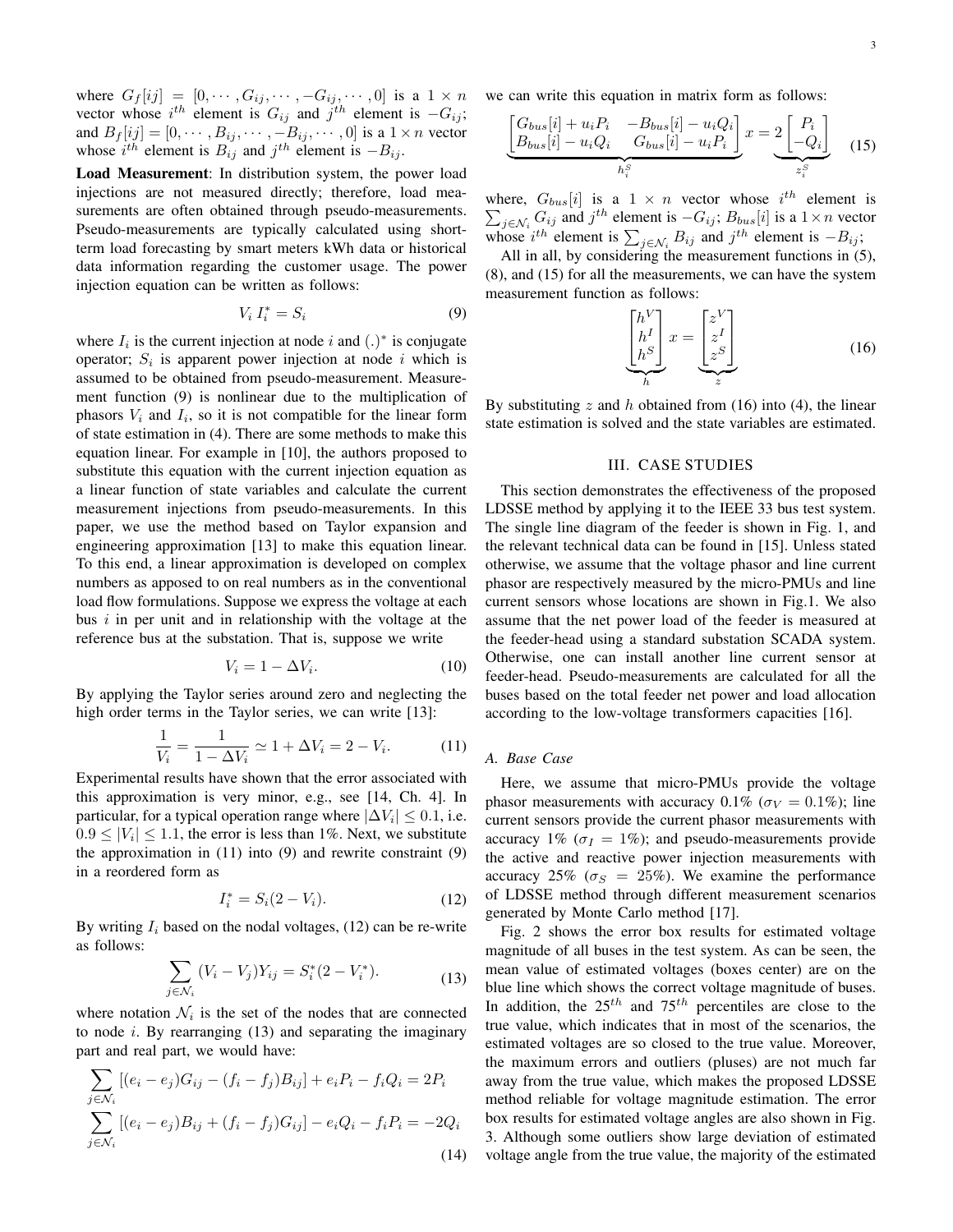

Fig. 1. The IEEE 33 bus test system that is used in our case studies. Three micro-PMUs are deployed on buses 1, 12, 28; and five line current sensors are deployed on line segments  $\langle 7 \rangle$ ,  $\langle 15 \rangle$ ,  $\langle 18 \rangle$ ,  $\langle 22 \rangle$ , and  $\langle 30 \rangle$ .



Fig. 2. Accuracy of voltages magnitude estimated by LDSSE in IEEE 33 bus test system.



Fig. 3. Accuracy of voltages angle estimated by LDSSE in IEEE 33 bus test system.

voltage angles (boxes) are very close to the true value. Therefore, the results statistically demonstrate the effectiveness of LDSSE for voltage angle estimation as well. The probability distributions of estimated voltages magnitude and estimated voltages angle for a few selected buses are shown in Fig. 4 and Fig. 5, respectively. As expected, probability density functions associated with the errors follow the Gaussian distribution.

# *B. Comparison: LDSSE vs. WLS*

In this section, we compare the performance of our proposed method with standard nonlinear WLS state estimation method.



Fig. 4. Probability distribution of errors for estimated voltages magnitude at buses (a) 3, (b) 11, (c) 19, and (d) 33.



Fig. 5. Probability distribution of errors for estimated voltages angle at buses (a) 3, (b) 11, (c) 19, and (d) 33.

In order to have a fair comparison, we applied both methods to the same practical test scenarios, where both methods have access to the measurements and pseudo-measurements as in Section III-A. WLS method has not an closed form solution and it should be solved through heuristic or iterative methods with the choice of an initial point. Here, we employ the Newton-Raphson iterative method [8, Ch. 2] with the flat initial point, where all the buses have voltage magnitude 1 p.u. and voltage angle  $0^\circ$ , to solve nonlinear WLS in (2).

Fig. 6 shows the expected error for estimated voltages in both methods. The results demonstrate that LDSSE and WLS methods have relatively similar performance, even LDSSE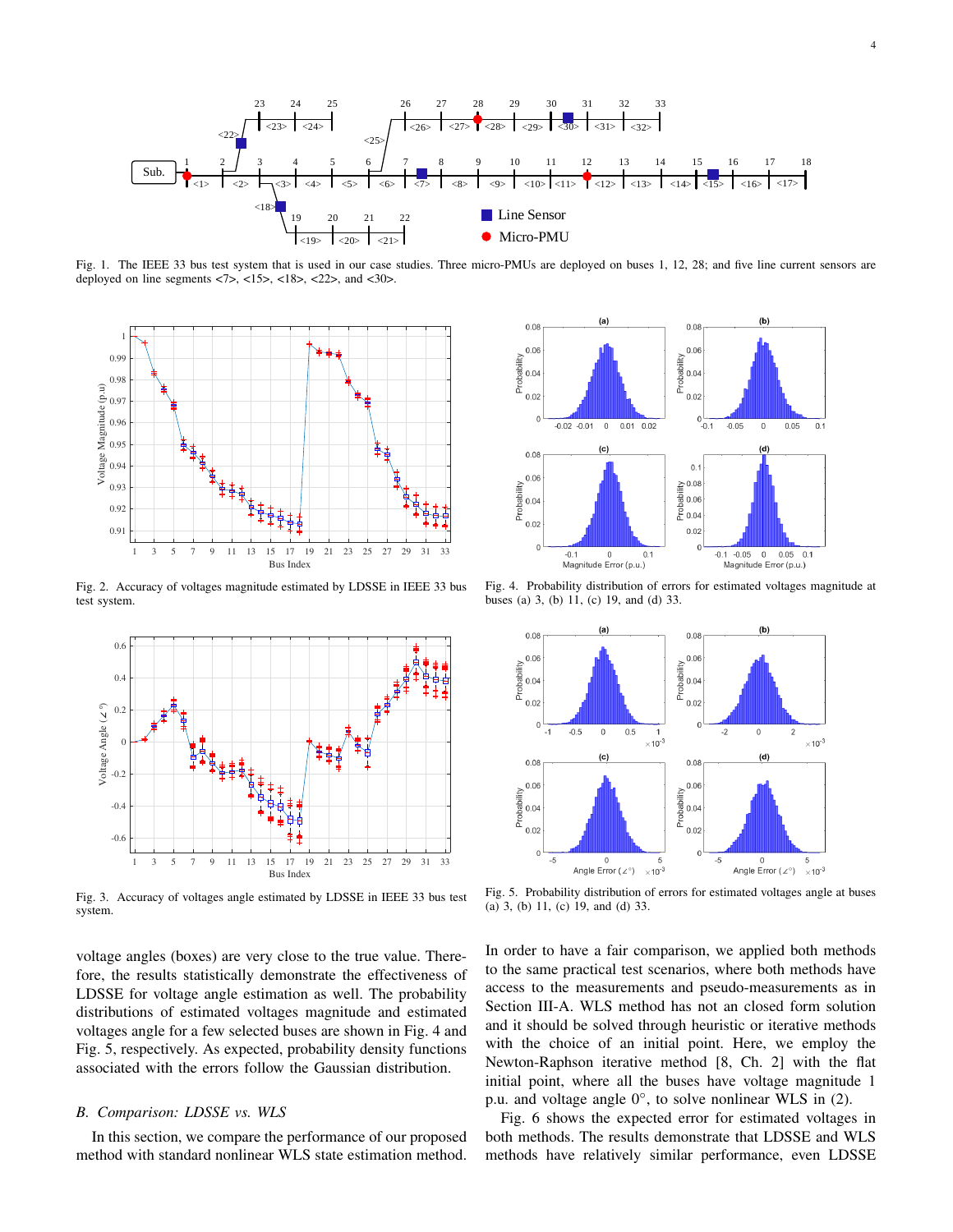

Fig. 6. The expected errors for the estimated nodal voltages phasor obtained from LDSSE and nonlinear WLS.

shows a better performance for some buses. In this regard, we can conclude that the linearized pseudo-measurement functions proposed in (15) does not deteriorate the accuracy of state estimation method and guarantees relatively the same accuracy as WLS method. The reason could be due to the compensation effect of least squares state estimation which makes up for the error caused by the Taylor's approximation in (11).

### *C. Analysis of Sensitivity and Robustness*

In practice, the measurements and pseudo-measurement may have a wide range of accuracy. Here, we examine the robustness of the proposed LDSSE method against any given level of inaccuracy in comparison with WLS method performance. We use Mont Carlo approach to generate different scenarios for the given level of measurements and pseudomeasurements error.

*1) Pseudo-Measurement Accuracy:* In practice, the utility's knowledge about pseudo-measurements are not precise. The range of uncertainty associated with pseudo-measurements may vary significantly.

If pseudo-measurements are obtained from smart meters, then their error is limited to 10%. For pseudo-measurements that are calculated based on short-term load forecasting or historical data, e.g., based on a load allocation according to the low-voltage transformers capacities, the error can increase to 50%. The results of both LDSSE and WLS methods accuracy versus different levels of error in pseudomeasurements are shown in Fig  $7(a)$ . This figure shows the mean value error associated with the estimated voltages of all the buses. As shown, once pseudo-measurements are accurate, i.e., the error is limited to 10%, the WLS has a better performance. However, by increasing the inaccuracy in the pseudo-measurements, the LDSSE outperforms WLS. For accurate pseudo-measurements, the linearization error caused by Taylor's approximation is comparable with the pseudomeasurement errors, therefore the results are affected by such approximation in LDSSE method and lower efficiency is achieved in comparison with WLS. However, by increasing the pseudo-measurement inaccuracy, in one hand, the linearization approximation error in LDSSE is much smaller respect to the pseudo-measurements error, so such approximation does not affect the solution quality; on the other hand, because the pseudo-measurements are far away from their true value, it would be much probable for WLS to reach a local optimum.

*2) Micro-PMU Measurement Accuracy:* In principle, two sources of error can be considered in the context of using micro-PMUs for voltage phasor measurements: the error in the micro-PMU device itself; as well as the error in the instrumentation channel. The latter is associated with the errors due to the PTs, control cables, and burden at the input of the micro-PMU. Based on various field experience and given the fact that micro-PMUs have very high precision with typical accuracy at  $0.01\%$  in magnitude and  $0.003\degree$  in angle [18]; it is only the error in the instrumentation channel that is of concern in practice and should be considered. Typically, PTs used for micro-PMUs are very precise such that they can guarantee the accuracy of 0.1%. However, the micro-PMUs may serve with the typical PT measurement which have the accuracy up to 1%. The results of both state estimation methods accuracy versus different levels of error in micro-PMU measurements are shown in Fig 7(b). As can be seen, for the precise micro-PMU voltage measurements, the LDSSE has a better performance compared to WLS method; however, as the measurements error increases, this superiority decreases such that for error further than 0.3% ( $\sigma_V \ge 0.3\%$ ), the WLS outperforms the LDSSE. That is because, for the accurate micro-PMUs, the weight of voltage measurements in least squares objective is much larger than those of pseudo-measurements, therefore the LDSSE approximation error in pseudo-measurement function is masked. However, by increasing the error in voltage measurements, the pseudo-measurements impact on least squares objective function increases, whereby decreasing the performance of LDSSE due to linearization approximation.

*3) Line Sensor Accuracy:* As mentioned in Section II-B, the line current phasors can be measured by line current sensors, either directly and precisely if the sensor is equipped with GPS, or indirectly and approximately if the sensor is not equipped with GPS; which in that case, it measures the relative phase angle by measuring e-field. Based on the different types of sensors that are available, the error in current magnitude is assumed to be 1% to 3%. The results of both state estimation methods accuracy versus different levels of error in line current sensors are shown in Fig  $7(c)$ . As expected, by increasing the error level in line current sensor, the performance of both LDSSE and WLS state estimators deteriorates; however, the LDSSE maintain the superiority over WLS for whole range of error in line current sensor.

*4) Number of Micro-PMUs:* Micro-PMUs can considerably enhance the performance of state estimation due to directly measuring the state variables (voltage phasors) and providing highly accurate measurements. However, the usage of large number of micro-PMUs has not economic justification for distribution systems. The results of both state estimation methods accuracy versus different number of deployed micro-PMUs are shown in Fig 8. For each micro-PMUs number scenario, micro-PMUs are deployed evenly across the feeders. As expected, by increasing the number of micro-PMUs the accuracy of both LDSSE and WLS state estimators enhances.